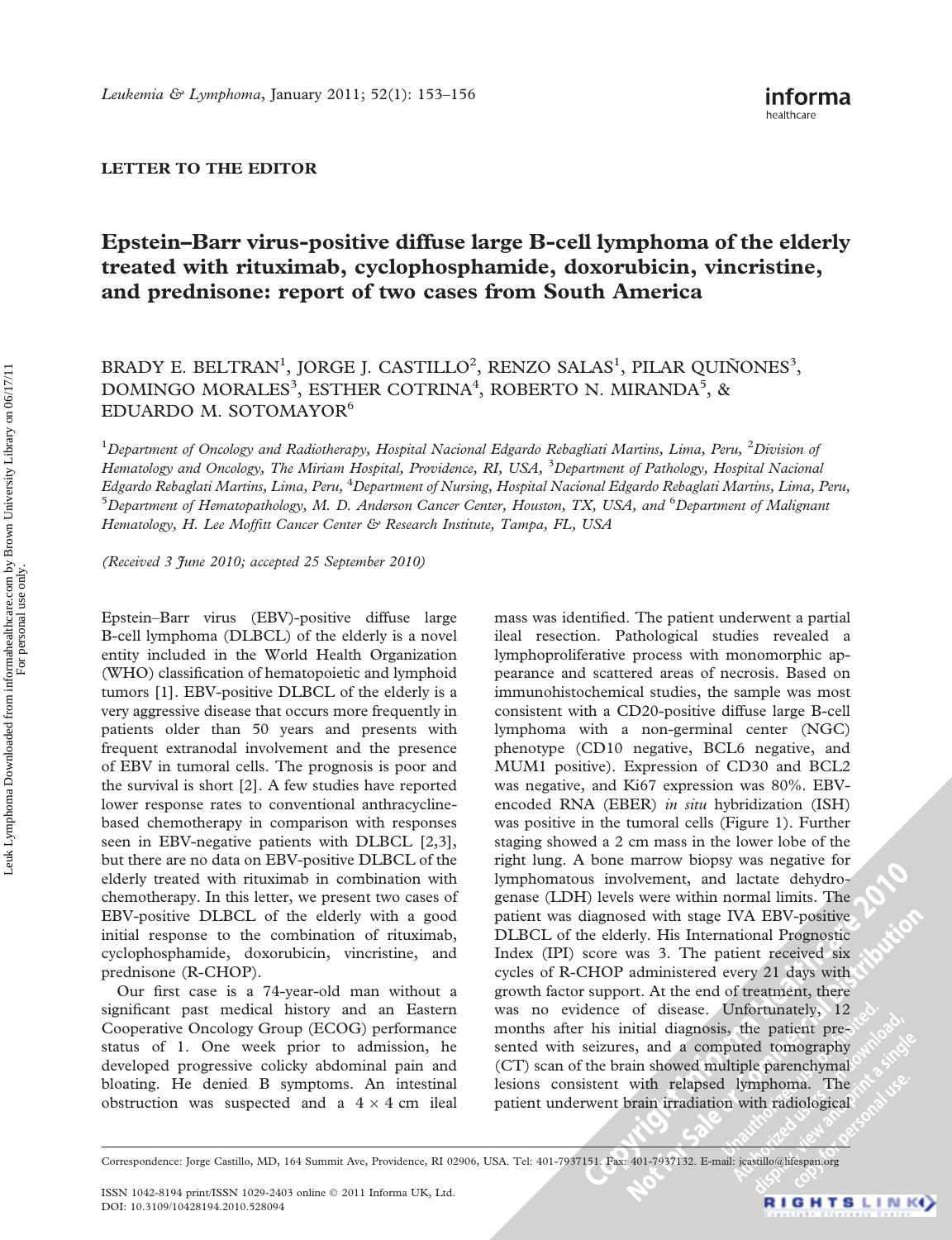

Figure 1. Immunohistochemical profile of a patient with EBV-positive diffuse large B-cell of the elderly. The case shows a strong expression of CD20, Ki67 and EBER. The MUM1-positivity and CD10-negativity confers this lymphoma a non-germinal center origin.

response, but 3 months later presented with a new 5 cm brain lesion. He died shortly thereafter without evidence of systemic disease.

The second case is a 73-year-old man without a significant past medical history and an ECOG performance status of 0. He presented with a 3 month course of a lump in the right side of the throat and ipsilateral swollen lymph nodes. He denied B symptoms. In the physical examination, a 2 cm mass was visualized in the right tonsil and a  $3 \times 3$  cm right cervical lymph node was identified. LDH levels were within normal limits. A biopsy of the tonsil showed a monomorphic CD20-positive diffuse large B-cell lymphoma with minimal necrosis and a NGC phenotype (CD10 negative, BCL6 negative, and MUM1 positive). Additional immunohistochemical studies showed CD30 negativity and BCL2 positivity

with a Ki67 expression of 70%. By ISH, there was expression of EBER in most of the tumoral cells  $(>80\%)$ . Additional imaging and a bone marrow biopsy did not show additional lymphomatous involvement. The patient was diagnosed with a stage IIA EBV-positive DLBCL of the elderly with an IPI score of 1. He received six cycles of R-CHOP given every 21 days. By CT scan, the patient showed a complete response; he continues in remission 12 months after his diagnosis.

In 2007, Oyama and colleagues reported 96 cases of patients with B-cell lymphomas that expressed EBER [2]. When compared to EBV-negative patients, EBV-positive patients were older, and a larger proportion had poor performance status, the presence of B symptoms, and lower response rates to chemotherapy. Additional evaluation showed that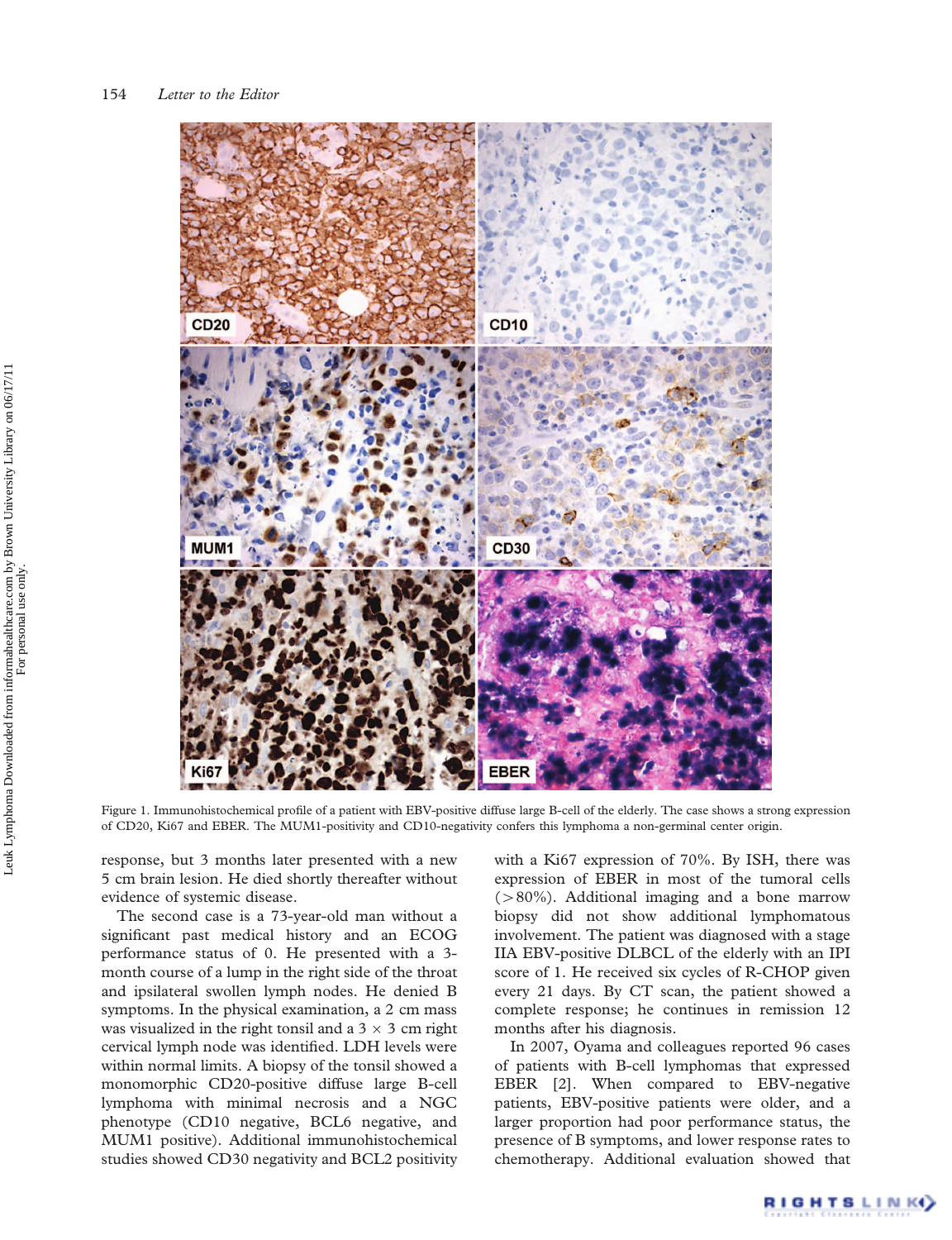| Cases             | Age<br>(years) | Sex | Location                                   | IPI score                | Treatment Response |           | Outcome    | Survival                                          |
|-------------------|----------------|-----|--------------------------------------------|--------------------------|--------------------|-----------|------------|---------------------------------------------------|
| Gibson [8]        | 60             | M   | Multicentric LAD                           | High-intermediate R-CHOP |                    | <b>PR</b> | AWD        | 1 month after 2nd line R-ICE                      |
|                   | 79             | F   | Multicentric LAD                           | High-intermediate R-CHOP |                    | PD.       | <b>DWD</b> | 1 month                                           |
|                   | 68             | M   | Multicentric LAD                           | High                     | R-CHOP             | CR        | <b>DWD</b> | 20 months                                         |
|                   | 63             | M   | Multicentric LAD                           | High                     | R-CHOP             | <b>CR</b> | <b>AWD</b> | 3 months after 2nd line R-ICE<br>followed by HSCT |
| Present<br>report | 74             | M   | Ileal mass and<br>mesenteric LAD           | High-intermediate R-CHOP |                    | <b>CR</b> | DWD        | 15 months                                         |
|                   | 73             | M   | Right tonsil and right Low<br>cervical LAD |                          | R-CHOP             | CR.       | AWOD       | 12 months                                         |

Table I. Clinical characteristics of patients with EBV-positive DLBCL of the elderly treated with R-CHOP.

EBV, Epstein–Barr virus; DLBCL, diffuse large B-cell lymphoma; R-CHOP, rituximab, cyclophosphamide, doxorubicin, vincristine, and prednisone; CR, complete response; PR, partial response; PD, progressive disease; IPI, International Prognostic Index; LAD, lymphadenopathy; AWD, alive with disease; R-ICE, rituximab, ifosfamide, carboplatin, and etoposide; DWD, died with disease; HSCT, hematopoietic stem cell transplant; AWOD, alive without disease.

Table II. Pathological characteristics of patients with EBV-positive DLBCL of the elderly treated with R-CHOP.

| Cases          | Morphology  | CD20        | CD10                     | BCL <sub>6</sub> | MUM1 | BCL <sub>2</sub> | CD30   | LMO <sub>2</sub>         | <b>Ki67</b> | Ig gene rearrangement |
|----------------|-------------|-------------|--------------------------|------------------|------|------------------|--------|--------------------------|-------------|-----------------------|
| Gibson [8]     | Polymorphic | $+$ (focal) | -                        |                  |      | NR               |        | $\overline{\phantom{0}}$ | 95%         | ND                    |
|                | Polymorphic | $+$ (focal) | $\overline{\phantom{0}}$ |                  | +    | NR               | NR     | —                        | 70%         | Monoclonal IgH        |
|                | Monomorphic | —           | -                        |                  | $\!$ | NR               | ∸      | $\overline{\phantom{m}}$ | 60%         | NR                    |
|                | Monomorphic |             |                          |                  | +    | NR               | $\div$ | $\qquad \qquad -$        | 70%         | NR                    |
| Present report | Monomorphic |             |                          |                  |      |                  | $-$    | ND                       | 80%         | Monoclonal IgH        |
|                | Monomorphic |             |                          |                  | +    |                  |        | ND                       | 70%         | ND                    |

EBV, Epstein–Barr virus; DLBCL, diffuse large B-cell lymphoma; R-CHOP, rituximab, cyclophosphamide, doxorubicin, vincristine, and prednisone; Ig, immunoglobulin; ND, not done; NR, not reported.

patients with EBV-positive DLBCL expressed EBNA2, which correlates with a type III EBV latency pattern, similar to post-transplant and human immunodeficiency virus (HIV)-associated B-cell lymphomas [2]. This finding suggested an immunodeficiency, likely associated with immunosenescence and/or chronic EBV infection, as a factor in the pathogenesis of this disease. The prognosis of EBVpositive DLBCL of the elderly is poor, with a median survival of about 2 years [1].

In EBV-positive DLBCL, the response rates to chemotherapy seem lower than in EBV-negative patients. A Japanese study evaluated the role of EBV in primary gastric DLBCL lymphomas that received CHOP. The investigators found that 50% of the chemotherapy-refractory patients had EBV-positive [4]. Similarly, Oyama and colleagues reported complete and partial response rates of 66% vs. 91% and 14% vs. 8%, respectively; this difference was statistically significant [2]. Finally, Park and colleagues found that the overall response rate to initial treatment was significantly lower in patients with EBV-positive compared with EBV-negative DLBCL (72% vs. 92%) [3]. However, the large majority of patients in these reports received CHOP without rituximab.

Oyama and colleagues describe only one case who received chemotherapy combined with rituximab as initial treatment, but further data were not provided [2]. Similarly, Park and colleagues reported that two of the patients in their cohort with EBV-positive DLBCL received rituximab, but no additional data were provided [3]. Since rituximab has been introduced in the treatment of DLBCL, the prognosis has improved considerably, and both progression-free and overall survivals have increased significantly [5–7]. However, experience on EBV-positive DLBCL of the elderly treated with R-CHOP is very limited, and, in a literature search through August 2010, we found four additional cases treated with R-CHOP [8]. Their clinical and pathological characteristics are shown in Tables I and II, respectively. There were three responses to R-CHOP, two complete responses and one partial response. Out of these three patients, one died of relapsed disease 20 months after diagnosis, and the other two patients are alive with disease.

This letter reports a complete response in two patients with EBV-positive DLBCL of the elderly treated with R-CHOP. One patient had an advanced stage with two extranodal sites involved (ileum and lung), and the other had an early stage with a tonsilar primary site. Unfortunately, our patient with